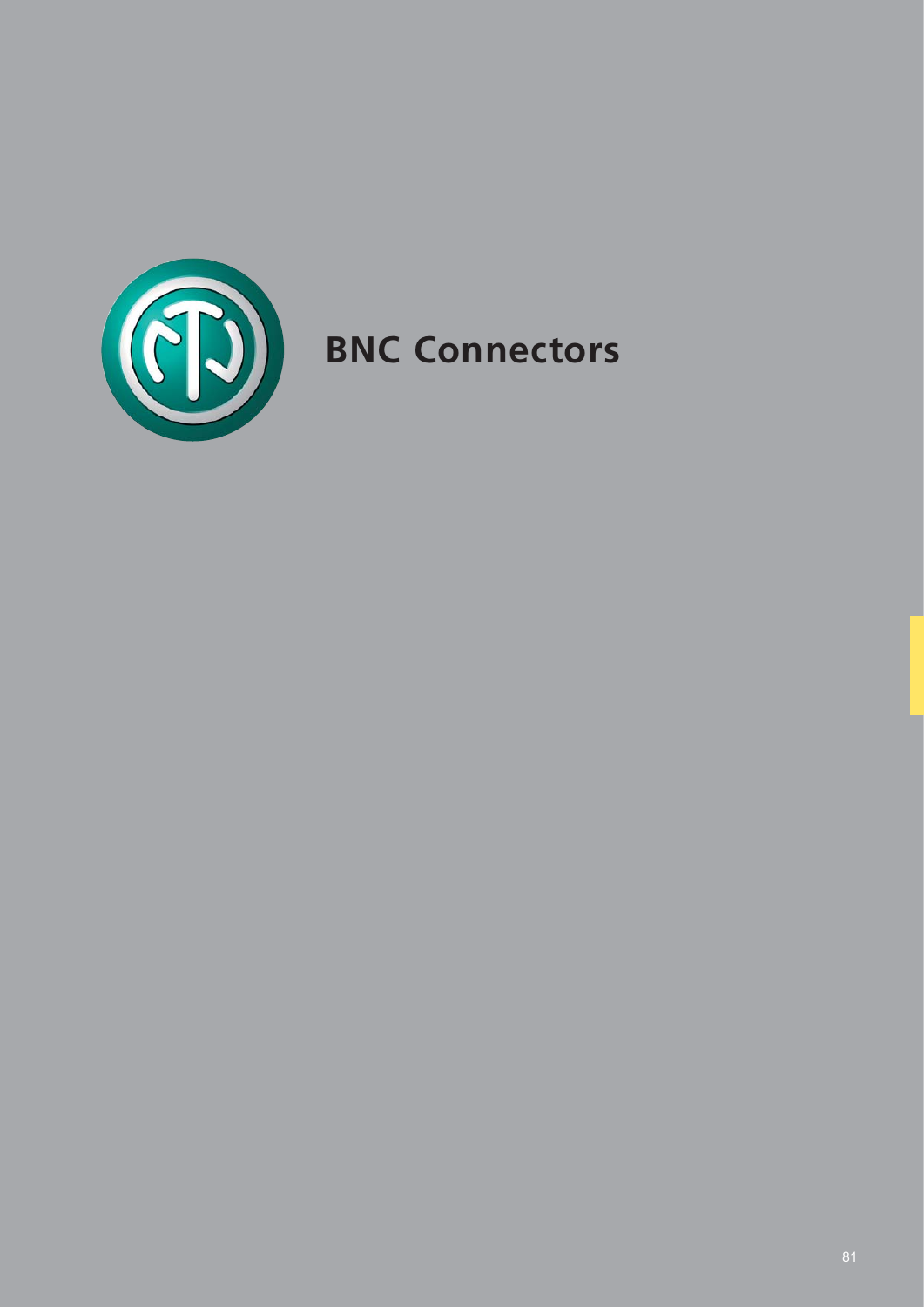### **Content Page**

# **NEUTRIK** ®  **75** 7 **BNC Connectors**

Neutrik® offers a variety of 75  $\Omega$  cable and chassis BNC connectors. The Push-Pull and RearTwist® cable connectors are easy to handle in high density applications such as video patchbays and switches, provide a tactile and fast assembly and offer colour coding as a standard. All parts of our BNC series are precisely machined to our high quality standards.

With the introduction of HD signals the impedance of BNC connectors becames more important than ever. Every deviate impedance has a negative influence on the "return loss" / "VSWR" (Voltage Standing Wave Ratio) which are important measurements for reflected signals in a transmission line. Especially on high frequencies - as they occur when transmitting HD signals (typical transmission @ 2.25 GHz) - an impedance mismatch results in a lot of return loss.

Neutrik's BNC connectors feature a true 75  $\Omega$  design that meet the stringent requirements of HDTV and sustain a consistent impedance at high frequencies up to 3 GHz. To achieve this result every Neutrik® BNC connector has been adapted to the measurements of a small group of cables, this guarantees the best possible performance and a little return loss.



The higher the frequencies the more pronounced is the  $n$ skin effect", which means that the energy moves to the outside of the conductor. Therefore the plating of outer and center contact is more important than on audio connectors with low frequencies - both contacts of our BNC connectors are gold plated.

### **True 75Ω HDTV Connectors Meutrik BNC's - enhanced high frequency shielding!**

In times of rising frequencies the connector shielding becomes to an important value in order to avoid EMI problems and crosstalking. Neutrik BNC's take this fact into account and has been equipped with an optimized ground contact design for maximum shielding effectiveness.



Gold plated ground contact with improved shielding effectiveness optimized for high frequency HDTV signal up to 3 GHz.

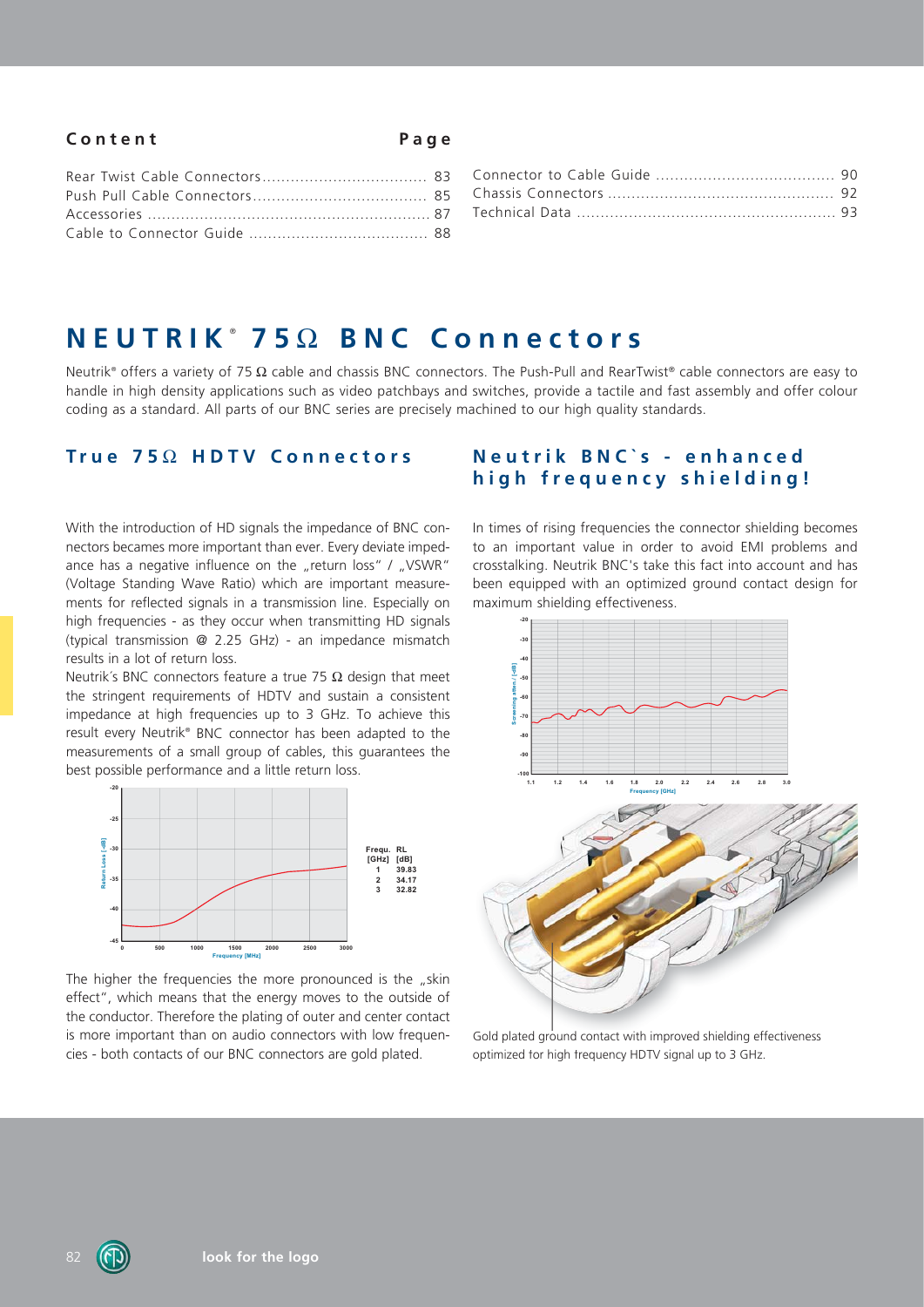# **Rear Twist Cable Connectors**







Bayonet locking Gold plated

contacts

Female cable jack

#### **Rear Twist** ®  **(Standard, Large & Tiny) and Cable Jacks**



- "Rear Twist® Principle" locking/unlocking using the easily accessible soft touch boot (Patent DE 100 48507)
- LIdeal for recessed bulkheads where access to the "head" of the connector might be an issue. These connectors turn from the back and not the front.
- $\bullet$  True 75  $\Omega$  design meets the stringent HDTV / DVD requirements
- Snug-fit center pin insert provides tactile feedback
- Shield and jacket crimp technology prevents the problem of an exposed grounding braid on cable assemblies
- Excellent cable protection and retention
- Large version for RG 11 cable
- Precise Swiss machined brass parts for outstanding durability
- Accessories include color coded boots in 10 standard colours, crimp tool and dies
- Sleek female cable jack e.g. for Y-cables
- $\bullet$  Mountable panel version of cable jack for fixed installations

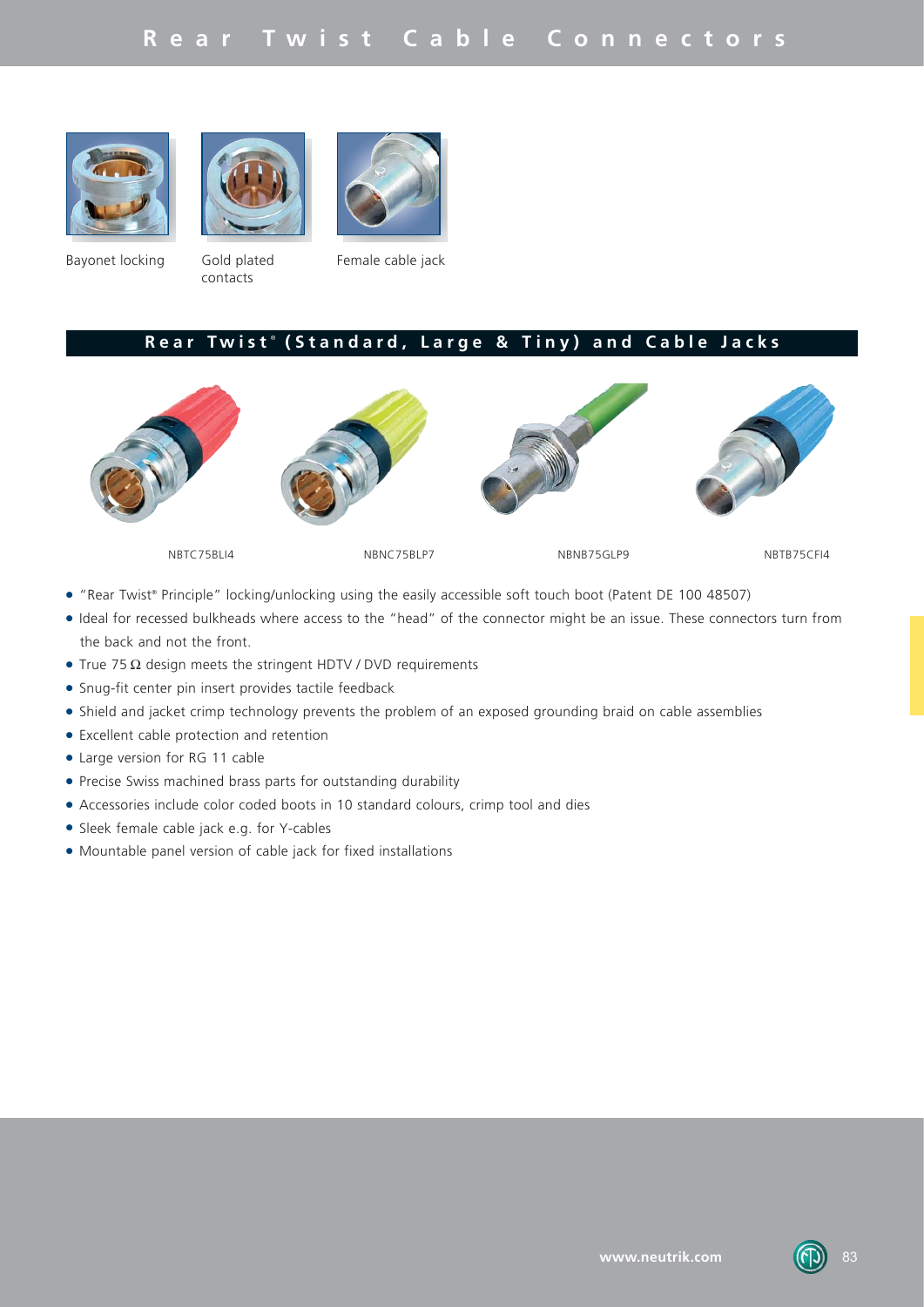

## **Features & Benefits**

• Screen and cable jacket crimp instead of screen crimp only. Grooved inner surface holds the cable jacket to prevent tearing braids.





Neutrik BNC: Other BNC no tilting due to side pull

**look for the logo**

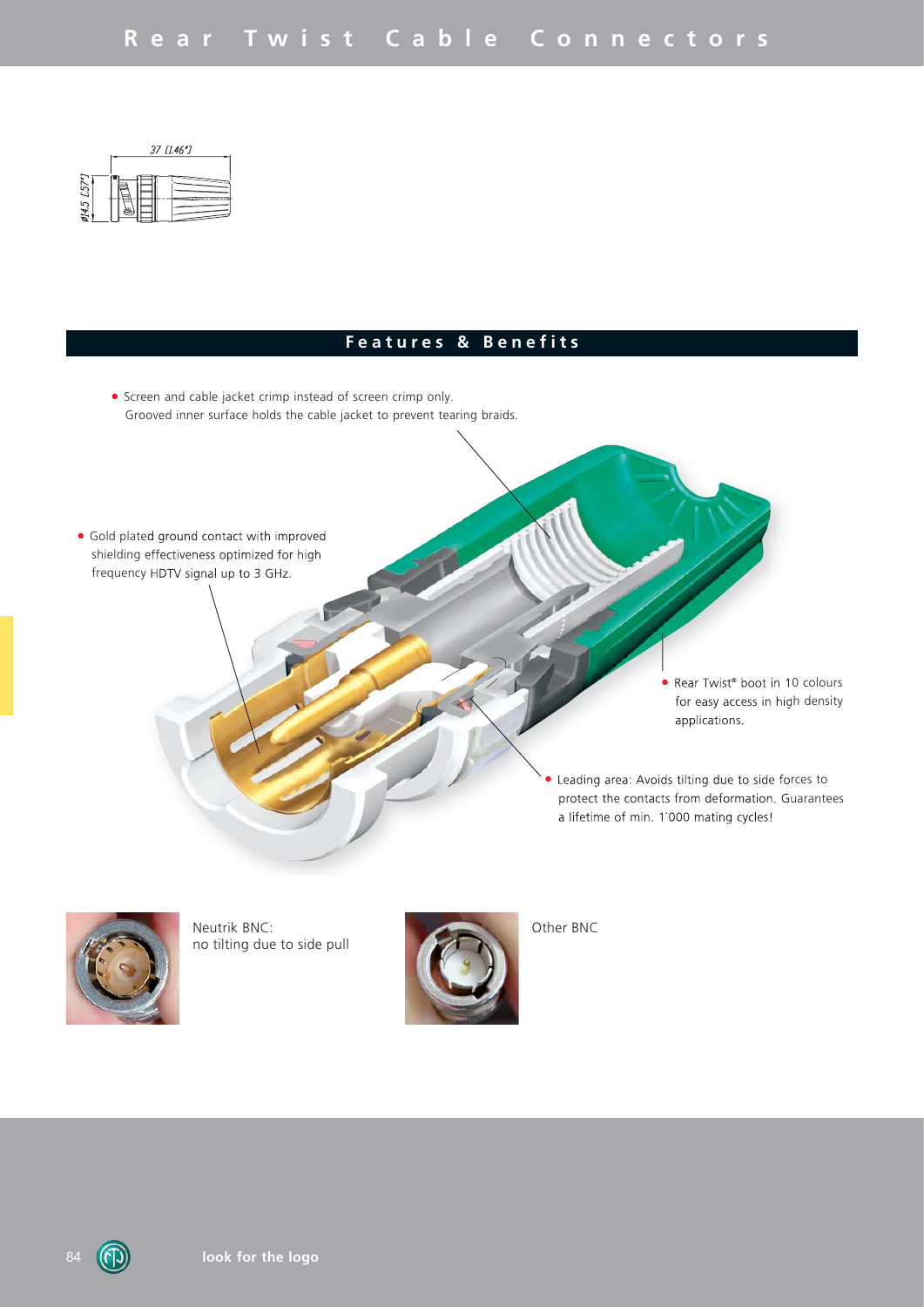



Push Pull locking Gold plated contacts

# **Push Pull Cable Connectors**



- Unique Push-Pull locking system is ideal for ultra high density applications, patching, etc.
- True 75  $\Omega$  design meets the stringent HDTV / DVD requirements
- Excellent return loss / VSWR data
- Precision machined parts
- LAssembly is fast and easy and requires only a standard center contact crimp after cable preparation
- Reusable due to screw lock strain relief
- Snug-fit center pin insert provides tactile feedback
- Only pin crimp, this eliminates the need of different crimp dies and facilitates field repair
- Innovative screw lock cable retention for easy assembly
- LAccessories include colour coded boots in 10 standard and 3 translucent colours

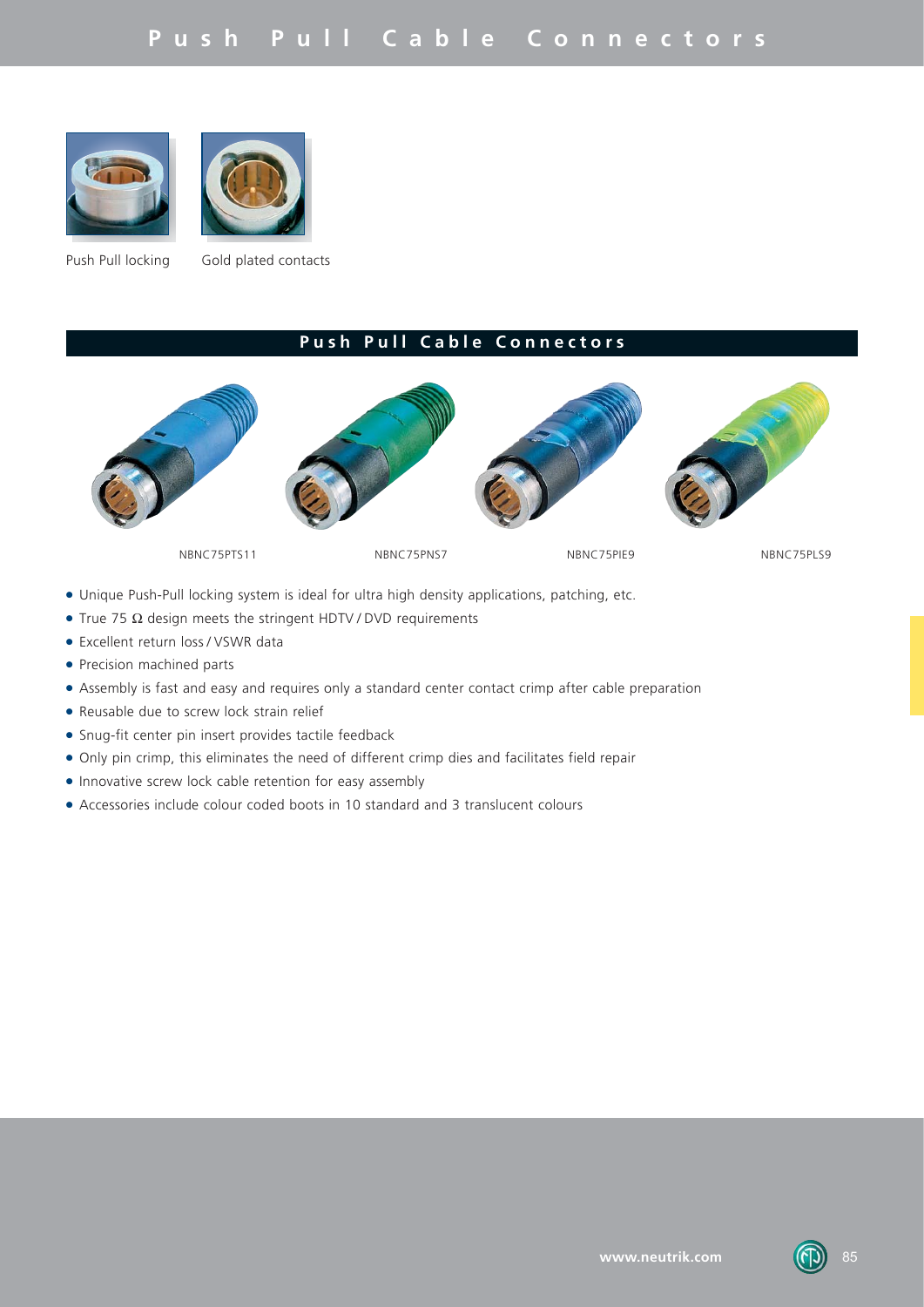

## **Features & Benefits**



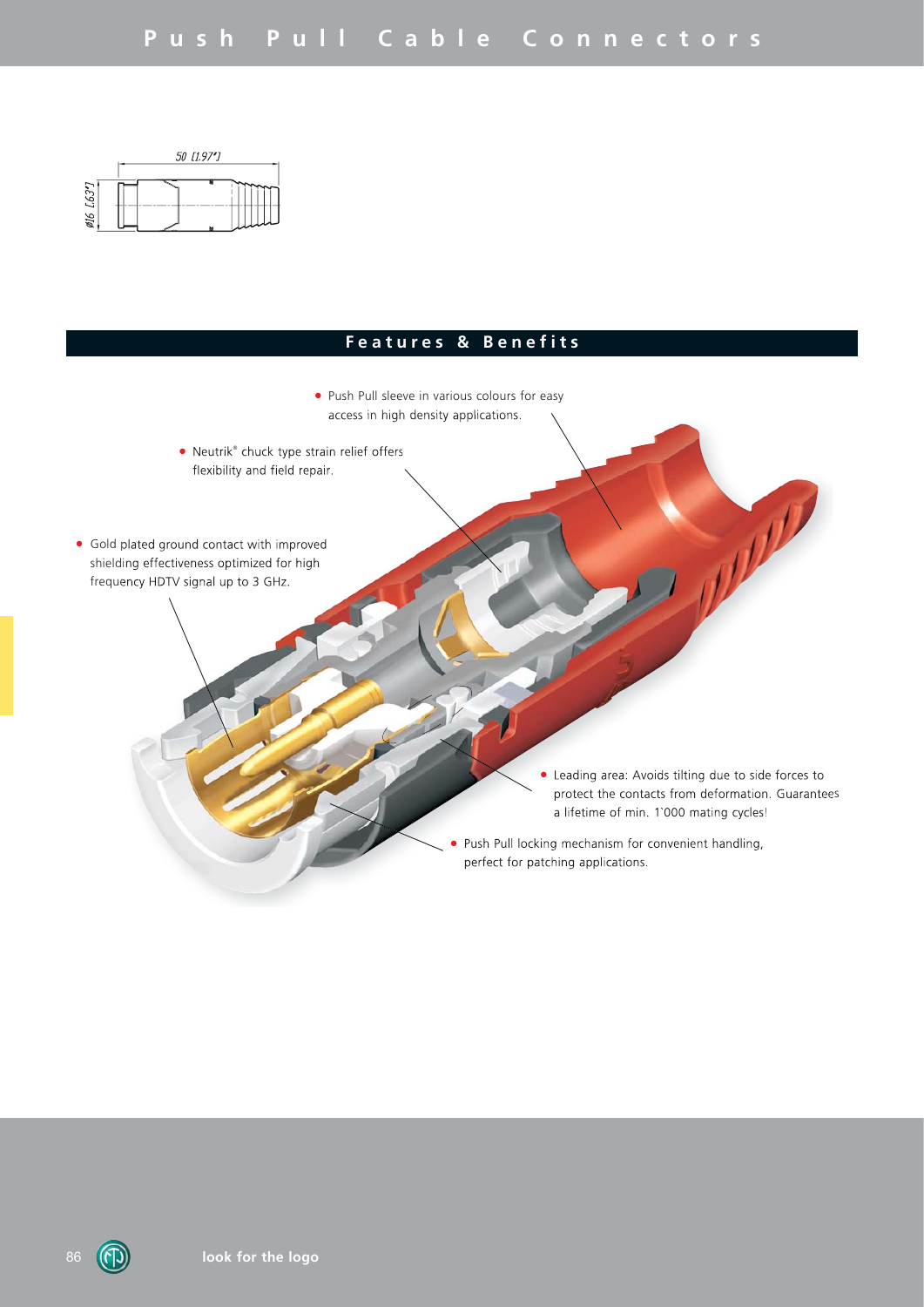

# **Boots, tools, ...**



Standard boot for the Rear Twist® BNCs in black, 9 different colours available.



Spanner tool for the Push-Pull BNCs.



Boot for Push-Pull BNCs in black,

9 different colours available, as well as 3 translucent variants.





Crimp tool, frame. (heavy duty) Crimp tool die for pin and shield for HX-BNC.



Lettering plate for D Shapebulkheads.



the connector agains dust and sis connectors, IP42 rated moisture



Rubber sealing cover to protect Hinged cover seals D-size chas-

|      | Hex crimp |       | <b>Hex crimp</b> | <b>Center pin</b><br>mm |
|------|-----------|-------|------------------|-------------------------|
| A    | в         | A     | В                | (square crimp)          |
| 4.06 | 7.01      | 0.160 | 0 2 7 6          | 1.6                     |
| 5.41 | 4.53      | 0.213 | 0.178            | 1.6                     |
| 6.47 | 5.00      | 0 255 | 0.197            | 1.6                     |
| 7.36 |           | 0.290 |                  | 1.6                     |
| 7.36 | 5.00      | 0.290 | 0.197            | 1.6                     |
| 8.23 |           | 0.324 |                  | 1.6                     |
|      |           | mm    |                  | inch                    |

#### **Crimp die assignment for HX-BNC Crimp die assignment for HX-R-BNC**

| Crimp die          | A    | Hex crimp<br>mm<br>B | C              | A     | Hex crimp<br>inch<br>в | C     | <b>Center pin</b><br>mm<br>(square crimp) |
|--------------------|------|----------------------|----------------|-------|------------------------|-------|-------------------------------------------|
| DIE-R-BNC-PDC 6.47 |      | 4.53                 | 4.06           | 0 255 | በ 178                  | 0 160 | 1.6                                       |
| DIE-R-BNC-PG       | 6.47 | 5.00                 |                | 0.255 | 0.197                  |       | 1.6                                       |
| DIE-R-BNC-PJ       | 647  | 5.41                 |                | 0 255 | 0.213                  |       | 1.6                                       |
| DIE-R-BNC-PS       | 647  | 7.01                 | $\overline{a}$ | 0.255 | 0.276                  |       | 1.6                                       |
| DIE-R-BNC-PU       | 6.47 | 736                  |                | 0.255 | 0.290                  |       | 1.6                                       |
| DIE-R-BNC-PY       | 6.47 | 8.23                 |                | 0.255 | 0.324                  |       | 1.6                                       |
| DIE-R-BNC-Z        | 973  | ۰                    |                | 0.383 |                        |       | 175<br>(Hex crimp)                        |

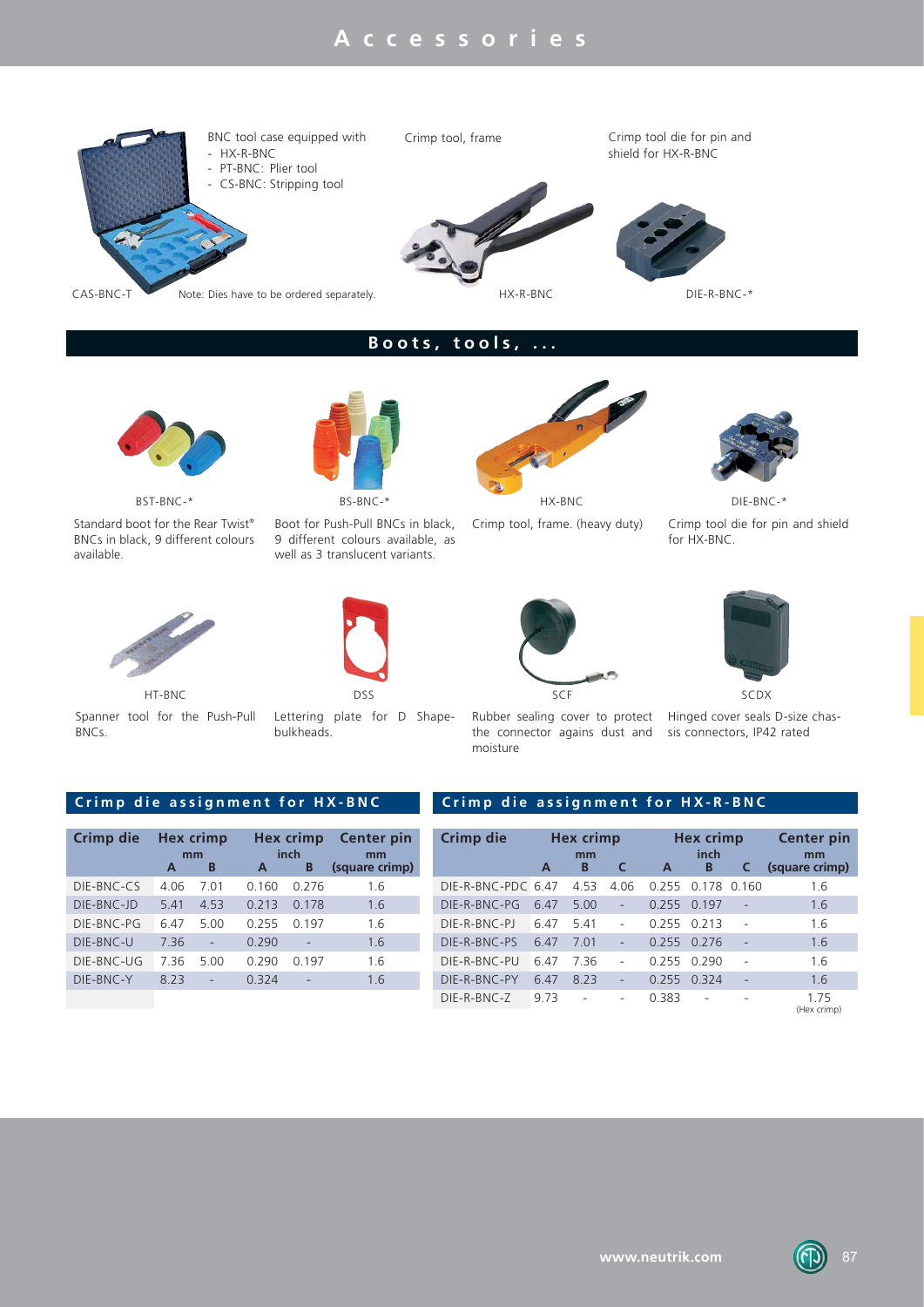|                            | Push                      | Rear                      | <b>Rear Twist</b> | Cable Jack | Cable Jack | Hex Crimp    |
|----------------------------|---------------------------|---------------------------|-------------------|------------|------------|--------------|
|                            | Pull                      | Twist                     | Tiny              | Tiny       | Panel      | in mm        |
|                            |                           |                           |                   |            |            |              |
| Belden                     |                           |                           |                   |            |            |              |
| 1277R, 1278R, 1279R        |                           |                           | NBTC75BNN5        |            |            | 4.53         |
| 1406B, 1407B, 1417B        |                           |                           | NBTC75BVV5        |            |            | 5.00         |
| 1426A                      | NBNC75PLS9                | NBNC75BLP9                |                   |            | NBNB75GLP9 | 6.47         |
| 1505A (ANH)                | NBNC75PLS9                | NBNC75BLP9                |                   |            | NBNB75GLP9 | 6.47         |
| 1505F                      | NBNC75PLS9                | NBNC75BJP9                |                   |            |            | 6.47         |
| 1506A                      | NBNC75PIE9                | NBNC75BIJ9                |                   |            |            | 5.41         |
| 1520A, 1521A, 1522A, 179DT |                           |                           | NBTC75BFI4        | NBTB75CFI4 |            | 4.06         |
| 1694A (ANH)                | NBNC75PTS11               | NBNC75BTU11               |                   |            |            | 7.36         |
| 1694F                      | NBNC75PTS11               | NBNC75BTY11               |                   |            |            | 8.23         |
| 1695A<br>1855A             | NBNC75PQS11<br>NBNC75PDE6 | NBNC75BQP11<br>NBNC75BDD6 |                   |            |            | 6.47<br>4.53 |
| 1865A                      |                           |                           | NBTC75BXX6        |            |            | 5.00         |
| 1855ENH                    | NBNC75PFE7                | NBNC75BFG7                |                   |            |            | 5.00         |
| 7731A (ANH)                |                           | NBLC75BVZ17               |                   |            |            | 9.73         |
| 8218                       |                           |                           | NBTC75BXX5        |            |            | 5.00         |
| 8241                       | NBNC75PNS7                | NBNC75BLP7                |                   |            |            | 6.47         |
| 8241F                      | NBNC75PLS9                | NBNC75BLP9                |                   |            | NBNB75GLP9 | 6.47         |
| 8281                       |                           | NBNC75BXY9                |                   |            |            | 8.23         |
| 8281F                      |                           | NBNC75BYY9                |                   |            |            | 8.23         |
| 9221                       |                           |                           | NBTC75BLI4        |            |            | 4.06         |
| CANARE                     |                           |                           |                   |            |            |              |
|                            |                           |                           |                   |            |            |              |
| L-4CFB                     | NBNC75PLS9                | NBNC75BLP9                |                   |            | NBNB75GLP9 | 6.47         |
| L-5CFB                     |                           | NBNC75BYY11               |                   |            |            | 8.23         |
| $LV-61S$                   | NBNC75PNS7                | NBNC75BLP7                |                   |            |            | 6.47         |
| LV-775                     |                           | NBNC75BYY9                |                   |            |            | 8.23         |
| $V(3-5)-3C$                | NBNC75PGE7                | NBNC75BGG7                |                   |            |            | 5.00         |
| $V(3-5)-4CFB$              | NBNC75PLE9                | NBNC75BJJ9                |                   |            |            | 5.41         |
| $V(3-5)-5C$                | NBNC75PVS9                | NBNC75BRS9                |                   |            |            | 7.01         |
| $V(3-5)-5CFB$              | NBNC75PVS11               | NBNC75BWS11               |                   |            |            | 7.01         |
| $L-1.5C2VS$                |                           |                           | NBTC75BLI4        |            |            | 4.06         |
| <b>COMMSCOPE</b>           |                           |                           |                   |            |            |              |
|                            |                           |                           |                   |            |            |              |
| 2065V                      | NBNC75PIE9                | NBNC75BIJ9                |                   |            |            | 5.41         |
| 2279V                      | NBNC75PQS11               | NBNC75BQP11               |                   |            |            | 6.47         |
| 5563                       | NBNC75PNS7                | NBNC75BLP7                |                   |            |            | 6.47         |
| 5565                       | NBNC75PLS9                | NBNC75BLP9                |                   |            | NBNB75GLP9 | 6.47         |
| 5765<br>7536 (03-05)       | NBNC75PTS11               | NBNC75BTU11               | NBTC75BXX6        |            |            | 7.36<br>5.00 |
| 7538                       | NBNC75PDE6                | NBNC75BDD6                |                   |            |            | 4.53         |
|                            |                           |                           |                   |            |            |              |
| CANFORD                    |                           |                           |                   |            |            |              |
| SDV, SDM                   | NBNC75PFE7                | NBNC75BFG7                |                   |            |            | 5.00         |
| SDV-L, SDV-F               | NBNC75PVS11               | NBNC75BWS11               |                   |            |            | 7.01         |
| SDV-HD                     |                           | NBLC75BVZ17               |                   |            |            | 9.73         |
| SDV-F-HD                   |                           | NBNC75BWU13               |                   |            |            | 7.36         |
|                            |                           |                           |                   |            |            |              |
| DRAKA MULTIMEDIA CABLE     |                           |                           |                   |            |            |              |

| 0.31 / 1.45 AF, 753-1304(2), 755-1302       |             |             | NBTC75BFI4 | NBTB75CFI4 |             | 4.06 |
|---------------------------------------------|-------------|-------------|------------|------------|-------------|------|
| 0.41 / 1.9 AF, 753-1104, 755-1103, 755-1101 |             |             | NBTC75BNN5 | NBTB75CNN5 |             | 4.53 |
| 0.51 / 2.3 Dz, 757-1001, VADN 7243          |             | NBTC75BVX6  |            |            |             | 5.00 |
| $0.6$ / 2.8 AF, $0.6$ L / 2.8 AF            | NBNC75PFE7  | NBNC75BFG7  |            |            |             | 5.00 |
| 0.6 / 3.7, 0.6 L / 3.7                      | NBNC75PNS7  | NBNC75BLP7  |            |            |             | 6.47 |
| $0.6/3.7$ Dz                                | NBNC75PNS7  | NBNC75BLS7  |            |            |             | 7.01 |
| $0.8$ / 3.7 AF, 755-801(803, 804)           | NBNC75PLS9  | NBNC75BLP9  |            |            | NBNB75GLP9  | 6.47 |
| $0.8/4.9$ Dz                                |             | NBNC75BXY9  |            |            |             | 8.23 |
| 1.0 / 4.8 AF, 755-901/5                     | NBNB75PTS11 | NBNC75BUU11 |            |            | NBNB75GUU11 | 7.36 |
| 1.2L / 4.8Dz, 1.2L / 4.95AF                 |             | NBNC75BWU13 |            |            |             | 7.36 |
| $1.4/6.6$ AF                                |             | NBLC75BSX14 |            |            |             | 9.73 |
| 1.6 / 7.3AF                                 |             | NBLC75BVZ17 |            |            |             | 9.73 |
|                                             |             |             |            |            |             |      |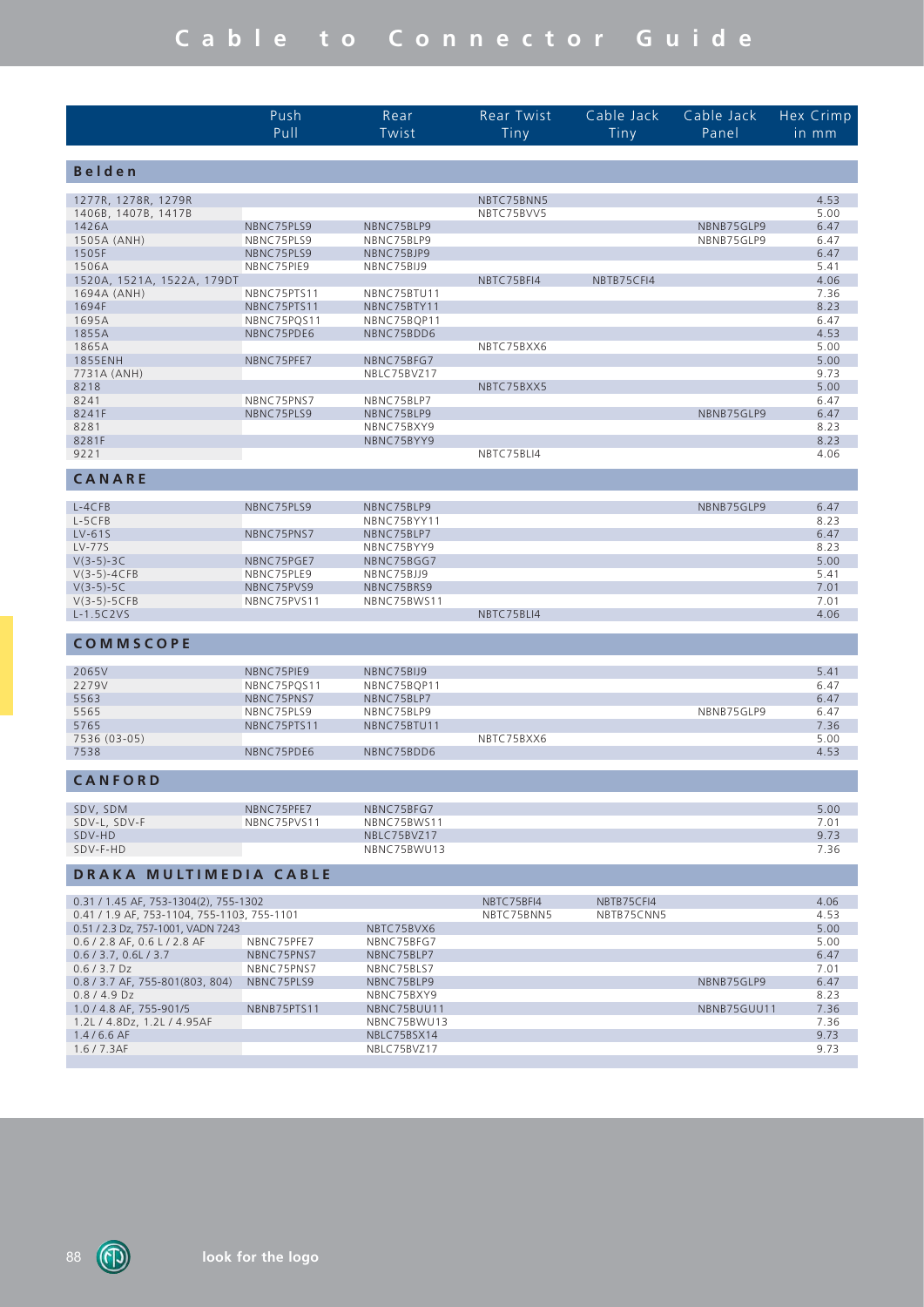|                                              | Push<br>Pull              | Rear<br>Twist             | Rear Twist<br>Tiny | Cable Jack<br>Tiny | Cable Jack<br>Panel | Hex Crimp<br>$in$ $mm$ |
|----------------------------------------------|---------------------------|---------------------------|--------------------|--------------------|---------------------|------------------------|
|                                              |                           |                           |                    |                    |                     |                        |
| <b>GEPCO</b>                                 |                           |                           |                    |                    |                     |                        |
| <b>VPM2000</b><br>VSD2001                    | NBNC75PLS9<br>NBNC75PTS11 | NBNC75BLP9<br>NBNC75BTU11 |                    |                    | NBNB75GLP9          | 6.47<br>7.36           |
| <b>SUHNER</b>                                |                           |                           |                    |                    |                     |                        |
| G02233                                       |                           |                           | NBTC75BFI4         | NBTB75CFI4         |                     | 4.06                   |
| G04233D                                      | NBNC75PNS7                | NBNC75BLS7                |                    |                    |                     | 7.01                   |
| S02223<br>S04233, S04263                     | NBNC75PLS9                | NBNC75BLP9                | NBTC75BLI4         |                    | NBNB75GLP9          | 4.06<br>6.47           |
| S05133-07                                    | NBNC75PTS11               | NBNC75BTU11               |                    |                    |                     | 7.36                   |
| S05163-02                                    | NBNC75PTS11               | NBNC75BTU11               |                    |                    |                     | 7.36                   |
| OTHERS                                       |                           |                           |                    |                    |                     |                        |
| AT&T 735                                     |                           |                           | NBTC75BSS5         |                    |                     | 4.53                   |
| COMM-TEC RGBHV                               |                           |                           | NBTC75BSS5         |                    |                     | 4.53                   |
| Argosy (Dranka) Image 360                    |                           | NBNC75BFG7                |                    |                    |                     | 5.00                   |
| Argosy (Dranka) Image 720                    |                           | NBNC75BLP9                |                    |                    | NBNB75GUU11         | 6.47                   |
| Argosy (Dranka) Image 1000<br>BBC PSF 1/3*   | NBNC75PTS11<br>NBNC75PNS7 | NBNC75BUU11<br>NBNC75BLS7 |                    |                    |                     | 7.36<br>7.01           |
| BESCA France - Bengat                        |                           |                           | NBTC75BNS4         |                    |                     | 4.53                   |
| CAE MC75                                     |                           |                           | NTBC75BLI5         | NBTB75CLI5         |                     | 4.06                   |
| <b>CAE MC75.39</b><br>CAE KX6A               | NBNC75PNS7                | NBNC75BLP7                | NBTC75BVX6         |                    |                     | 5.00<br>6.47           |
| CAE VCB75                                    | NBNC75PNS9                | NBNC75BNP9                |                    |                    |                     | 6.47                   |
| CAE VCB 100                                  |                           | NBNC75BXU13               |                    |                    |                     | 7.36                   |
| Cordial CVI 3-7                              | NBNC75PFE7                | NBNC75BFG7                |                    |                    |                     | 4.53<br>5.00           |
| Cordial CVI 06-28<br>Cordial CVI (CVM) 06-37 | NBNC75PFE7<br>NBNC75PNS7  | NBNC75BFG7<br>NBNC75BLP7  |                    |                    |                     | 6.47                   |
| COVID CVD 1300-1500                          |                           |                           | NBTC75BLI5         | NBTB75CLI5         |                     | 4.06                   |
| Eupen 705 CRT 5V-HS                          | NBNC75PTS11               | NBNC75BTS11               |                    |                    |                     | 7.36                   |
| Extron BNC-5HR<br>Extron BNC-5RC             | NBNC75PGE7                | NBNC75BFG7                | NBTC75BNN5         | NBTB75CNN5         |                     | 4.53<br>5.00           |
| Helix 734                                    | NBNC75PNS9                | NBNC75BNP9                |                    |                    |                     | 6.47                   |
| Helix 735                                    |                           |                           | NBTC75BSS5         |                    |                     | 4.53                   |
| Hirschmann KOKA 712Cu<br>Kansai 0.5M3C-2V    | NBNC75PTS9<br>NBNC75PGE7  | NBNC75BTS9                |                    |                    |                     | 6.47                   |
| Kansai 3C-5S                                 | NBNC75PFE6                | NBNC75BFH6                |                    |                    |                     | 5.00                   |
| <b>KLOTZ</b>                                 |                           |                           |                    |                    |                     |                        |
| V06/28, VMXx75Y                              | NBNC75PFE7                | NBNC75BFG7                |                    |                    |                     | 5.00                   |
| V06/37<br>V10/48                             | NBNC75PNS7<br>NBNC75PTS11 | NBNC75BLP7<br>NBNC75BUU11 |                    |                    | NBNB75GUU11         | 6.47<br>7.36           |
| V16/72                                       |                           | NBLC75BVZ17               |                    |                    |                     | 9.73                   |
| KROSCHU (341 270, 341 280)<br>Nexans         |                           |                           | NBTC75BLI4         |                    |                     | 4.06                   |
| HF 75 0.6/2.9 02YS(ST)CH                     |                           | NBNC75BFG7                |                    |                    |                     | 5.00                   |
| HF 75 1.6/7.2 02Y(ST)C(ST)H                  |                           | NBNC75BVZ17               |                    |                    |                     | 9.73                   |
| HF 75 0.6/3.7 2YCY<br><b>RG11</b>            |                           | NBNC75BLP7<br>NBLC75BVZ17 |                    |                    |                     | 6.47<br>9.73           |
| RG59B/U                                      | NBNC75PNS7                | NBNC75BLP7                |                    |                    |                     | 6.47                   |
| <b>RG179B/U</b>                              |                           |                           | NBTC75BLI4         |                    |                     | 4.06                   |
| SOMMER<br>600-0051 (M/L/S)                   | NBNC75PNS7                | NBNC75BLP7                |                    |                    |                     | 6.47                   |
| 600-0054 (M/L/S)                             | NBNC75PNS7                | NBNC75BLP7                |                    |                    |                     | 6.47                   |
| 600-0101M                                    | NBNC75PFE7                | NBNC75BFG7                |                    |                    |                     | 5.00                   |
| 600-0104M                                    | NBNC75PFE7                | NBNC75BFG7                |                    |                    |                     | 5.00                   |
| $600 - 162(F)$<br>$600 - 025$ * -03 (05)     | NBNC75PLS9                | NBNC75BLP9                | NBTC75BLI5         | NBTB75CLI5         |                     | 6.47<br>4.06           |
| 600-0701                                     |                           |                           | NBTC75BLI5         | NBTB75CLI5         |                     | 4.06                   |
| $600 - 020* -03(05)$                         |                           |                           | NBTC75BLI5         | NBTB75CLI5         |                     | 4.06                   |
| 600-0451<br>600-0751                         | NBNC75PLS9                | NBNC75BLP9                |                    |                    | NBNB75GLP9          | 6.47<br>5.00           |
| Wisi MK 99A                                  | NBNC75PVS12               | NBNC75BWS12               | NBTC75BVX6         |                    |                     | 7.01                   |
| ZNK CM14B                                    |                           |                           | NBTC75BFI4         | NBTB75CFI4         |                     | 4.06                   |
| * Registered trademark of BBC                |                           |                           |                    |                    |                     |                        |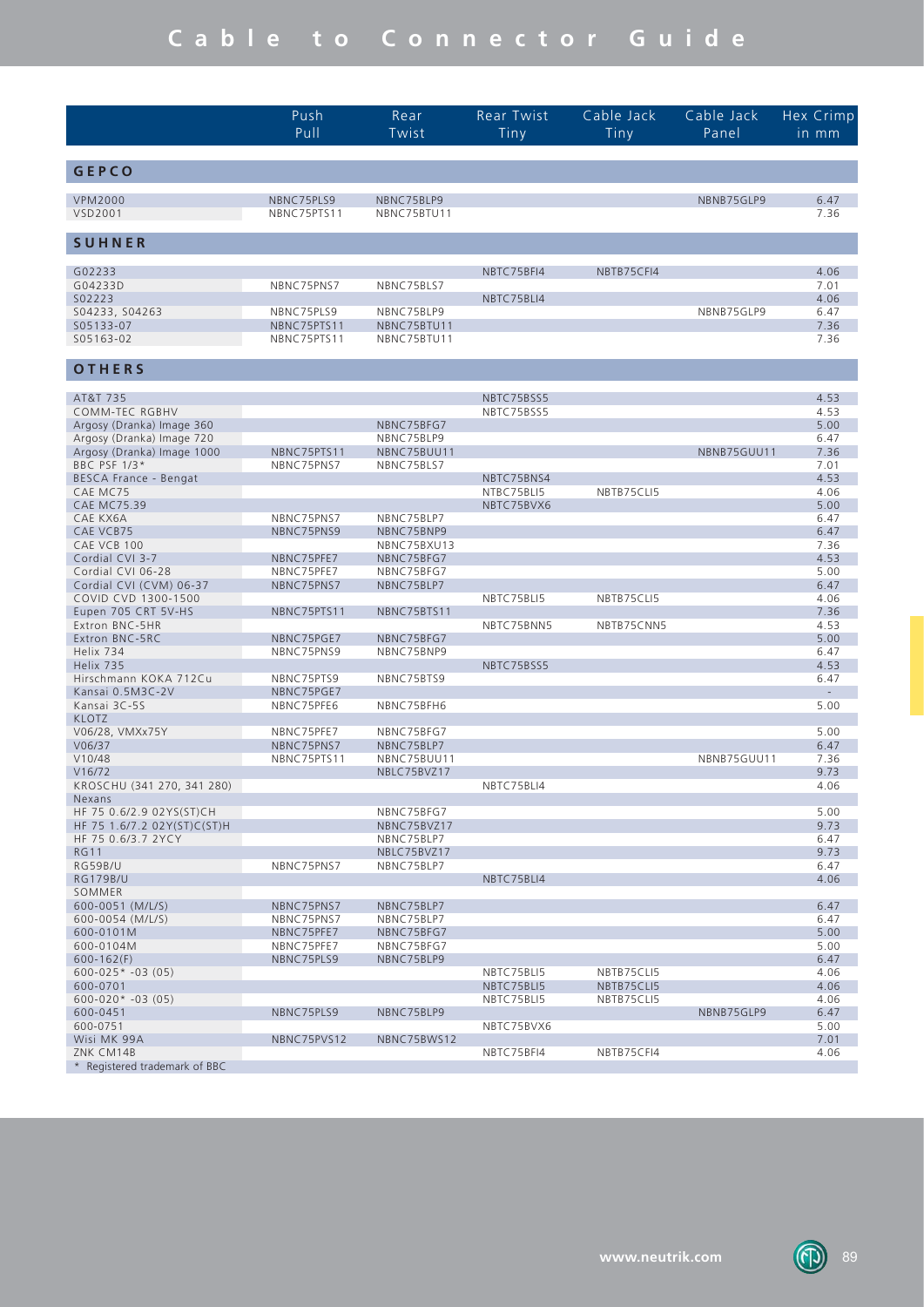|                                               | Pin crimp<br>mm (square) | Hex crimp<br>mm | Inner<br>Conductor | Insulator | Cable O.D.  |
|-----------------------------------------------|--------------------------|-----------------|--------------------|-----------|-------------|
| <b>PUSH PULL</b>                              |                          |                 |                    |           |             |
| NBNC75PDE6                                    | 1.6                      | N/A             | < 0.6              | < 2.65    | $4.0 - 5.0$ |
| NBNC75PFE6                                    | 1.6                      | N/A             | ${}_{0.6}$         | < 2.85    | $4.0 - 5.0$ |
| NBNC75PFE7                                    | 1.6                      | N/A             | < 0.7              | < 2.85    | $4.0 - 5.0$ |
| NBNC75PGE7                                    | 1.6                      | N/A             | < 0.7              | < 3.2     | $4.0 - 5.0$ |
| NBNC75PIE9                                    | 1.6                      | N/A             | < 0.9              | < 3.5     | $4.0 - 5.0$ |
| NBNC75PLE9                                    | 1.6                      | N/A             | ${}_{0.9}$         | < 3.65    | $4.0 - 5.0$ |
|                                               | 1.6                      | N/A             | < 0.9              | < 3.65    |             |
| NBNC75PLS9                                    |                          |                 |                    |           | $6.0 - 7.0$ |
| NBNC75PNS7                                    | 1.6                      | N/A             | < 0.7              | < 3.75    | $6.0 - 7.0$ |
| NBNC75PNS9                                    | 1.6                      | N/A             | < 0.9              | < 3.75    | $6.0 - 7.0$ |
| NBNC75PQS11                                   | 1.6                      | N/A             | < 1.1              | < 4.3     | $6.0 - 7.0$ |
| NBNC75PTS9                                    | 1.6                      | N/A             | < 0.9              | < 4.6     | $6.0 - 7.0$ |
| NBNC75PTS11                                   | 1.6                      | N/A             | < 1.1              | < 4.6     | $6.0 - 7.0$ |
| NBNC75PVS9                                    | 1.6                      | N/A             | < 0.9              | < 4.9     | $6.0 - 7.0$ |
| NBNC75PVS11                                   | 1.6                      | N/A             | < 1.1              | < 4.9     | $6.0 - 7.0$ |
| NBNC75PVS12                                   | 1.6                      | N/A             | < 1.2              | < 4.9     | $6.0 - 7.0$ |
|                                               |                          |                 |                    |           |             |
| <b>REAR TWIST</b>                             |                          |                 |                    |           |             |
| NBLC75BVZ17                                   | 1.75 (Hex crimp)         | 9.73            | < 1.7              | < 8.0     | < 10.4      |
| NBLC75BSX14                                   | 1.75 (Hex crimp)         | 9.73            | < 1.4              | < 6.6     | < 9.5       |
| NBNC75BDD6                                    | 1.6                      | 4.53            | < 0.6              | < 2.8     | < 4.3       |
| NBNC75BFG7                                    | 1.6                      | 5.00            | < 0.7              | < 3.1     | < 4.7       |
| NBNC75BFH6                                    | 1.6                      | 5.00            | < 0.6              | < 3.1     | < 4.9       |
| NBNC75BGG7                                    | 1.6                      | 5.00            | < 0.7              | < 3.2     | < 4.7       |
| NBNC75BIJ9                                    | 1.6                      | 5.41            | < 0.9              | < 3.6     | < 5.3       |
| NBNC75BJJ9                                    | 1.6                      | 5.41            | < 0.9              | < 3.8     | < 5.3       |
| NBNC75BJP9                                    | 1.6                      | 6.47            | < 0.9              | < 3.8     | < 6.3       |
| NBNC75BLP7                                    | 1.6                      | 6.47            | < 0.7              | < 3.8     | < 6.3       |
| NBNC75BLP9                                    | 1.6                      | 6.47            | < 0.9              | < 3.8     | < 6.3       |
| NBNC75BLS7                                    | 1.6                      | 7.01            | < 0.7              | < 3.8     | < 6.9       |
| NBNC75BNP9                                    | 1.6                      | 6.47            | ${}_{0.9}$         | < 4.1     | < 6.3       |
| NBNC75BQP11                                   | 1.6                      | 6.47            | < 1.1              | < 4.5     | < 6.3       |
| NBNC75BRS9                                    | 1.6                      | 7.01            | ${}_{0.9}$         | < 4.8     | < 6.9       |
| NBNC75BTS9                                    | 1.6                      | 7.01            | < 0.9              | < 4.7     | < 6.9       |
|                                               | 1.6                      | 7.01            | < 1.1              | < 4.7     | < 6.9       |
| NBNC75BTS11                                   |                          |                 |                    | < 4.7     | < 7.3       |
| NBNC75BTU11                                   | 1.6                      | 7.36            | < 1.1              |           |             |
| NBNC75BUU11                                   | 1.6                      | 7.36            | < 1.1              | < 4.7     | < 7.3       |
| NBNC75BTY11                                   | 1.6                      | 8.23            | < 1.1              | < 4.7     | < 8.0       |
| NBNC75BWS11                                   | 1.6                      | 7.01            | < 1.1              | < 5.1     | < 6.9       |
| NBNC75BWS12                                   | 1.6                      | 7.01            | < 1.2              | < 5.1     | < 6.9       |
| NBNC75BWU13                                   | 1.6                      | 7.36            | < 1.4              | < 5.1     | < 7.3       |
| NBNC75BXU13                                   | 1.6                      | 7.36            | < 1.4              | < 5.1     | < 7.3       |
| NBNC75BXY9                                    | 1.6                      | 8.23            | < 0.9              | < 5.1     | < 8.0       |
| NBNC75BYY9                                    | 1.6                      | 8.23            | < 0.9              | < 5.2     | < 8.0       |
| NBNC75BYY11                                   | 1.6                      | 8.23            | < 1.1              | < 5.2     | < 8.0       |
| <b>REAR TWIST TINY</b>                        |                          |                 |                    |           |             |
| NBTC75BFI4                                    | 1.6                      | 4.06            | < 0.4              | < 1.6     | < 2.9       |
|                                               |                          |                 |                    |           |             |
| NBTC75BLI4                                    | 1.6                      | 4.06            | < 0.4              | < 1.8     | < 2.9       |
| NBTC75BLI5                                    | 1.6                      | 4.06            | < 0.5              | < 1.8     | < 2.9       |
| NBTC75BNN5                                    | 1.6                      | 4.53            | ${}_{0.5}$         | < 2.0     | < 3.1       |
| NBTC75BNS4                                    | 1.6                      | 4.53            | < 0.4              | < 2.0     | < 3.5       |
| NBTC75BSS5                                    | 1.6                      | 4.53            | < 0.5              | < 2.3     | < 3.4       |
| NBTC75BVV5                                    | 1.6                      | 5.00            | < 0.5              | < 2.5     | < 3.8       |
| NBTC75BVX6                                    | 1.6                      | 5.00            | < 0.6              | < 2.5     | < 4.0       |
| NBTC75BXX5                                    | 1.6                      | 5.00            | < 0.5              | < 2.6     | < 4.0       |
| NBTC75BXX6                                    | 1.6                      | 5.00            | < 0.6              | < 2.6     | < 4.0       |
| <b>CABLE JACKS (TINY &amp; PANEL VERSION)</b> |                          |                 |                    |           |             |
| NBTB75CFI4                                    | 1.6                      | 4.06            | < 0.4              | < 1.6     | < 2.9       |
| NBTB75CNN5                                    | 1.6                      | 4.53            | < 0.5              | < 2.0     | < 3.1       |
| NBTB75CLI5                                    | 1.6                      | 4.06            | < 0.5              | < 1.8     | < 2.9       |
| NBNB75GLP9                                    | 1.6                      | 6.47            | ${}_{0.9}$         | < 3.8     | < 6.3       |
| NBNB75GUU11                                   | 1.6                      | 7.36            | < 1.1              | < 4.9     | < 7.3       |
| NBNB75ILP9                                    | 1.6                      | 6.47            | ${}_{0.9}$         | < 3.8     | < 6.3       |
| NBNB75IUU11                                   | 1.6                      | 7.36            | < 1.1              | < 4.9     | < 7.3       |
|                                               |                          |                 |                    |           |             |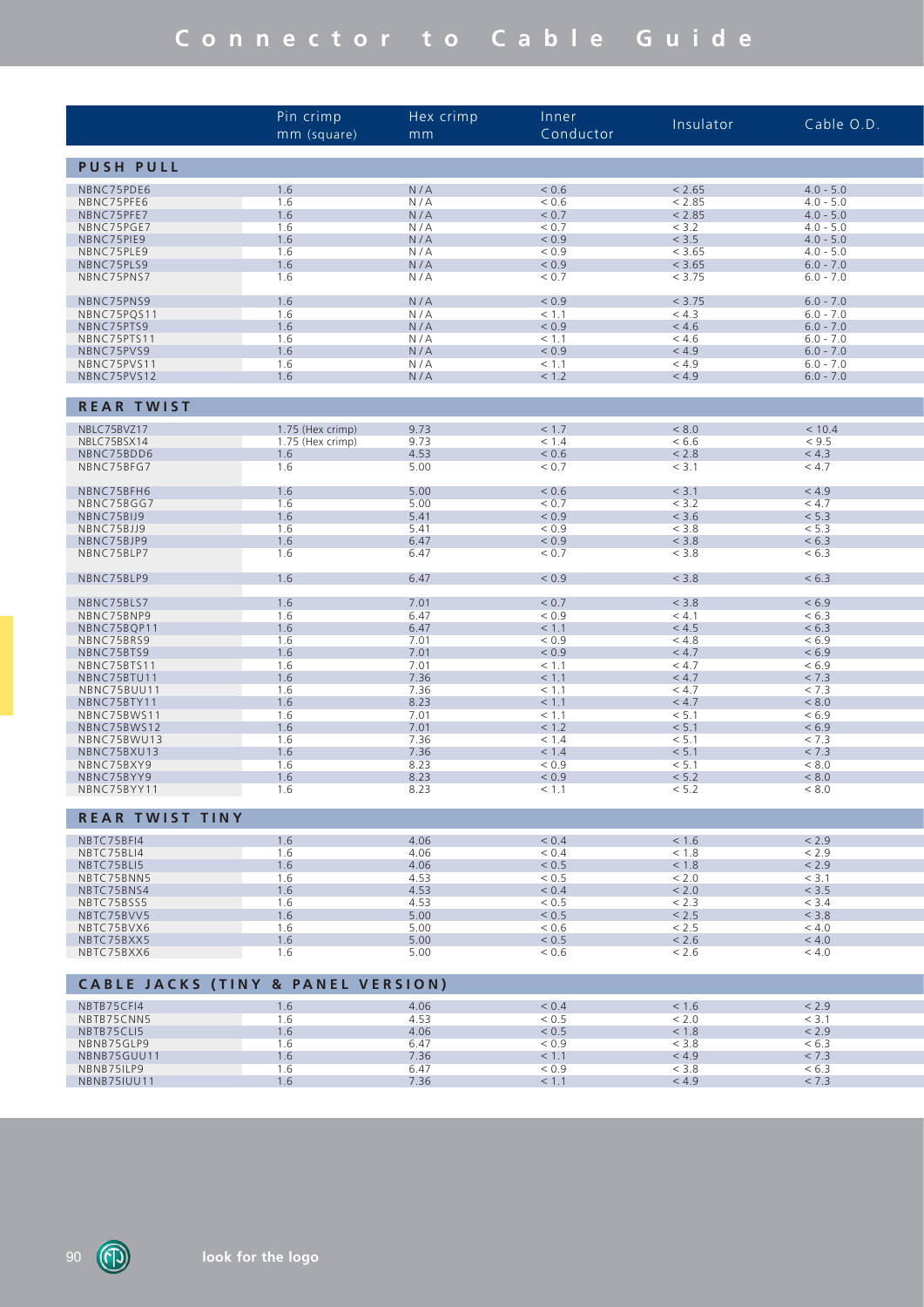#### Cable Type

| Belden 1855A; CommScope 7538                                                                                                                                                    |
|---------------------------------------------------------------------------------------------------------------------------------------------------------------------------------|
| Kansai 3C-5S                                                                                                                                                                    |
| Belden 1855ENH; Cordial CVI 06-28, CVI 3-7; Canford SDM, SDV-LFH; Draka 0.6/2.8 AF, 0.6L/2.8 AF; Sommer 600-0101M, 600-0104M, KLOTZ V06/28, VMXx75Y                             |
| Canare V(3-5)-3C; Extron BNC-5RC                                                                                                                                                |
| Belden 1506A; CommScope 2065V                                                                                                                                                   |
| Canare V(3-5)-4CFB                                                                                                                                                              |
| Belden 1505A (ANH), Belden 1505F; 8241F; CommScope 5565; Canare L-4CFB; Draka 0.8/3.7 AF, 755-801 (803,804); Gepco VPM2000; Suhner S04263; Sommer 600-0451, 600-162(F), 804)    |
| Belden 8241; BBC PSF 1/3, CAE KX6A; CommScope 5563; Cordial CVI (CVM) 06-37; Suhner G04233D; Canare LV-61S; RG59B/U; Draka 0.6/3.7, 0.6/3.7 Dz, 0.6L/3.7;                       |
| Sommer 600-0051 (M,L,S), 600-0054 (M,L,S), KLOTZ V06/37                                                                                                                         |
| CAE VCB75; Helix 734                                                                                                                                                            |
| Belden 1695A; CommScope 2279V<br>Hirschmann KOKA 712Cu                                                                                                                          |
| Belden 1694A (ANH), 1694F; CommScope 5765; Draka 1.0/4.8 AF, 755-901/5, Argosy (Draka) Image 1000; Eupen 705 CRT 5V-HS; Gepco VSD2001; Suhner S05133-07 S05163-02, KLOTZ V10/48 |
| Canare V(3-5)-5C                                                                                                                                                                |
| Canare V(3-5)-5CFB; Canford SDV-F, SDV-L                                                                                                                                        |
| Wisi MK 99A                                                                                                                                                                     |
|                                                                                                                                                                                 |
|                                                                                                                                                                                 |
|                                                                                                                                                                                 |
| Belden 7731A (ANH); Canford SDV-HD; Draka 1.6/7.3AF; KLOTZ V16/72; RG11; Nextans HF 75 1.6/7.2 02Y(ST)C(ST)H                                                                    |
| Draka 1.4 / 6.6 AF                                                                                                                                                              |
| Belden 1855A; CommScope 7538                                                                                                                                                    |
| Argosy (Draka) Image 360; Belden 1855ENH; Canford SDM, SDV-S-LFH; Cordial CVI 06-28, CVI 3-7; Draka 0.6/2.8 AF, 0.6L/2.8 AF; Extron BNC-5RC;                                    |
| Sommer 600-0101M, 600-0104M, KLOTZ V06/28, VMXx75Y; Nexans HF 75 0.6/2.9 02YS(ST)CH                                                                                             |
| Kansai 3C-5S<br>Canare V(3-5)-3C                                                                                                                                                |
| Belden 1506A,;CommScope 2065V                                                                                                                                                   |
| Canare V(3-5)-4CFB                                                                                                                                                              |
| Belden 1505F                                                                                                                                                                    |
| Belden 8241; CAE KX6A; Canare LV-61S; Cordial CVI (CVM) 06-37; CommScope 5563; Draka 0.6/3.7, 0.6L/3.7; RG59B/U; Sommer 600-0051 (M,L,S), 600-0054 (M,L,S),                     |
| KLOTZ V06/37; Nextans HF 75 0.6/3.7 2YCY                                                                                                                                        |
| Argosy (Draka) Image 720; Belden 1505A (ANH), 8241F; Canare L-4CFB; CommScope 5565; Draka 0.8/3.7 AF, 755-801 (803, 804); Gepco VPM2000; Suhner S0426;                          |
| Sommer 600-0451, 600-162(F)                                                                                                                                                     |
| BBC PSF 1/3; Draka 0.6/3.7 Dz, 755-801 (803, 804); Suhner G04233D (PTT 6010)                                                                                                    |
| CAE VCB75: Helix 734                                                                                                                                                            |
| Belden 1695A; CommScope 2279V                                                                                                                                                   |
| Canare V(3-5)-5C                                                                                                                                                                |
| Hirschmann KOKA 712Cu<br>Eupen 705 CRT 5V-HS                                                                                                                                    |
| Belden 1694A (ANH); CommScope 5765; Gepco VSD2001; Suhner S05163-02, 05133-07                                                                                                   |
| Belden 1694A; CommScope 5765; Gepco VSD2001; Suhner S05163-02, 05133-07; Argosy (Draka) Image 1000                                                                              |
| Belden 1694F                                                                                                                                                                    |
| Canare V(3-5)-5CFB; Canford SDV-L, SDV-F                                                                                                                                        |
| Wisi MK 99A                                                                                                                                                                     |
| Canford SDV-F-HD; Draka 1.2L/4.8Dz, 1.2L/4.95AF                                                                                                                                 |
| CAE VCB 100                                                                                                                                                                     |
| Belden 8281; Draka 0.8/4.9Dz                                                                                                                                                    |
| Belden 8281F; Canare LV-77S                                                                                                                                                     |
| Canare L-5CFB                                                                                                                                                                   |
|                                                                                                                                                                                 |
|                                                                                                                                                                                 |

Belden 1520A, 1521A, 1522A, 179DT; Draka 0.31/1.45 AF, 753-1304(2), 755-1302; Suhner G02233, ZNK CM14B Canare L-1.5C2VS; Suhner S02223; Kroschu (341 270, 341 280); RG 179 B/U; Sommer 600-025-03 (05) CAE MC75; Procom; Sommer 600-0701, 600-20-03 (05), 600-025-03 (05) Belden 1277R, 1278R, 1279R; Draka 0.41/1.9AF, 753-1104, 755-1103; Extron BNC-5 HR(P) (Bulk), BNC-5RC TESCA France - Bengat AT&T 735; CommTech RGBHV Belden 1406B, 1407B, 1417B CAE NC75.39; Draka 755-1001 (0.51/2.3Dz), 757-1001; Sommer 600-0751; VADN 7243 Belden 8218

Belden 1865A; CommScope 7536

Belden 1520A, 1521A, 1522A, 179DT; Draka 0.31/1.45 AF, 753-1304(2), 755-1302; Suhner G02233; ZNK CM14B Draka 0.41/1.9 AF, 753-1104, 755-1101; 755-1103; Extron BNC 5 HR(P) (Bulk)

CAE MC75; Sommer 600-0701, 600-20-03 (05), 600-025-03 (05)

Belden 1505A, 8241F; Canare L-4CFB; CommScope 5565; Draka 0.8/3.7 AF, 755-801 (803, 804); Gepco VPM2000; Suhner S04263; Sommer 600-0451

Draka 1.0/4.8AF, 755-901/5, Argosy (Draka) Image 1000, KLOTZ V10/48

Belden 1505A, 8241F; Canare L-4CFB; CommScope 5565; Draka 0.8/3.7 AF, 755-801 (803, 804); Gepco VPM2000; Suhner S04263; Sommer 600-0451 Draka 1.0/4.8AF, 755-901/5, Argosy (Draka) Image 1000, KLOTZ V10/48

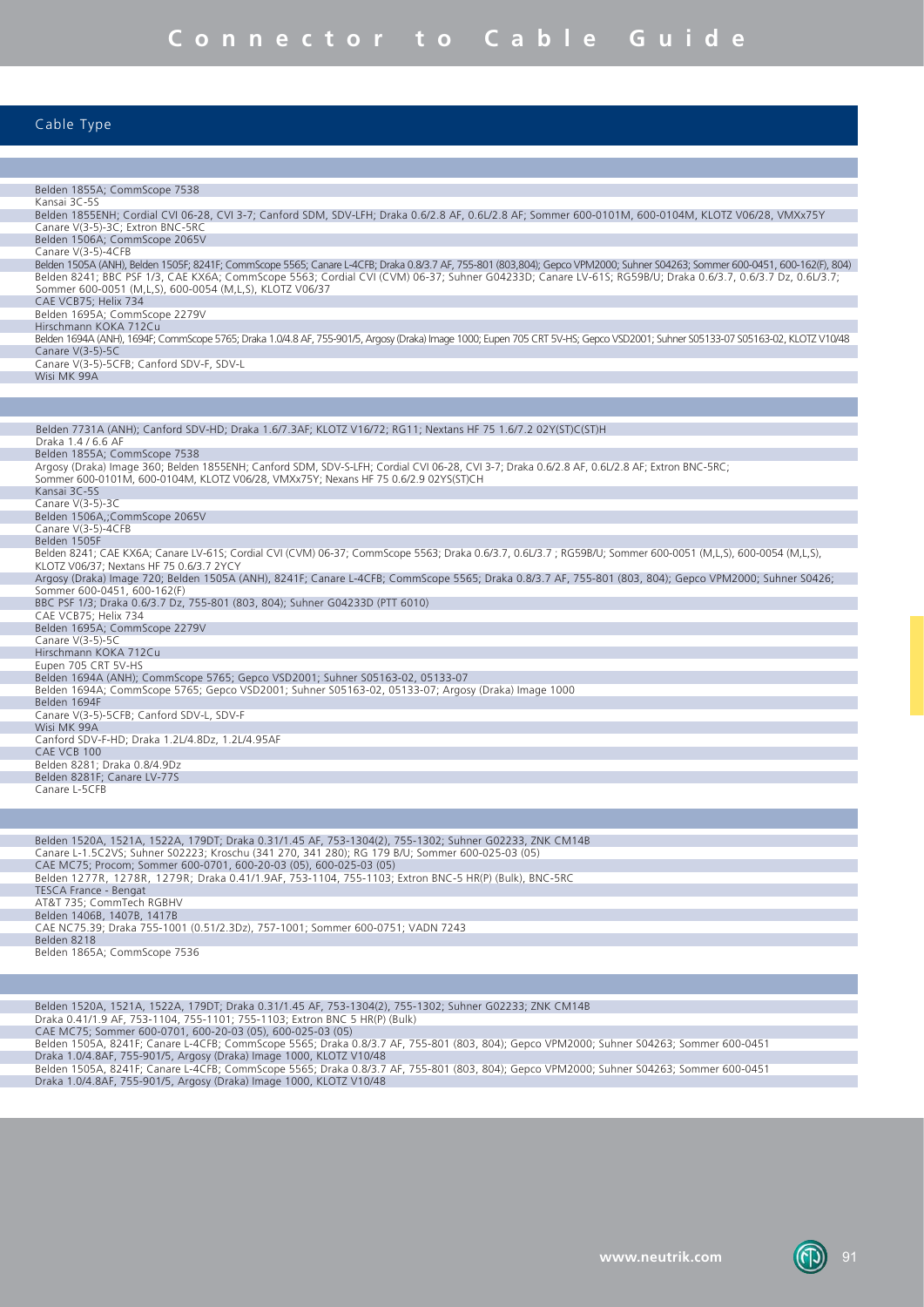# **Chassis Connectors**





D-shape metal housing

Gold plated center pin

## **Bulkhead Jacks**









NBB75FI NBB75DFG NBB75DFGB NBB75SI

- True 75  $\Omega$  design meets the stringent HDTV / DVD requirements
- Isolated or grounded versions
- "D" shaped housing (provides flush mounting and protection of the jacks from damage) or single feed through mountings
- **.** Gold plated center contact





**NBB75FI**





## **Ordering Information**

| Nickel housing | Black housing |
|----------------|---------------|
|                |               |
|                | NBB75DFGB     |
| NBB75DFI       | NBB75DFIB     |
| NBB75DSG       | NBB75DSGB     |
| NBB75DSI       | NBB75DSIB     |
| NBB75FG        |               |
| NBB75FI        |               |
| NBB75SI        |               |
|                | NBB75DFG      |

92